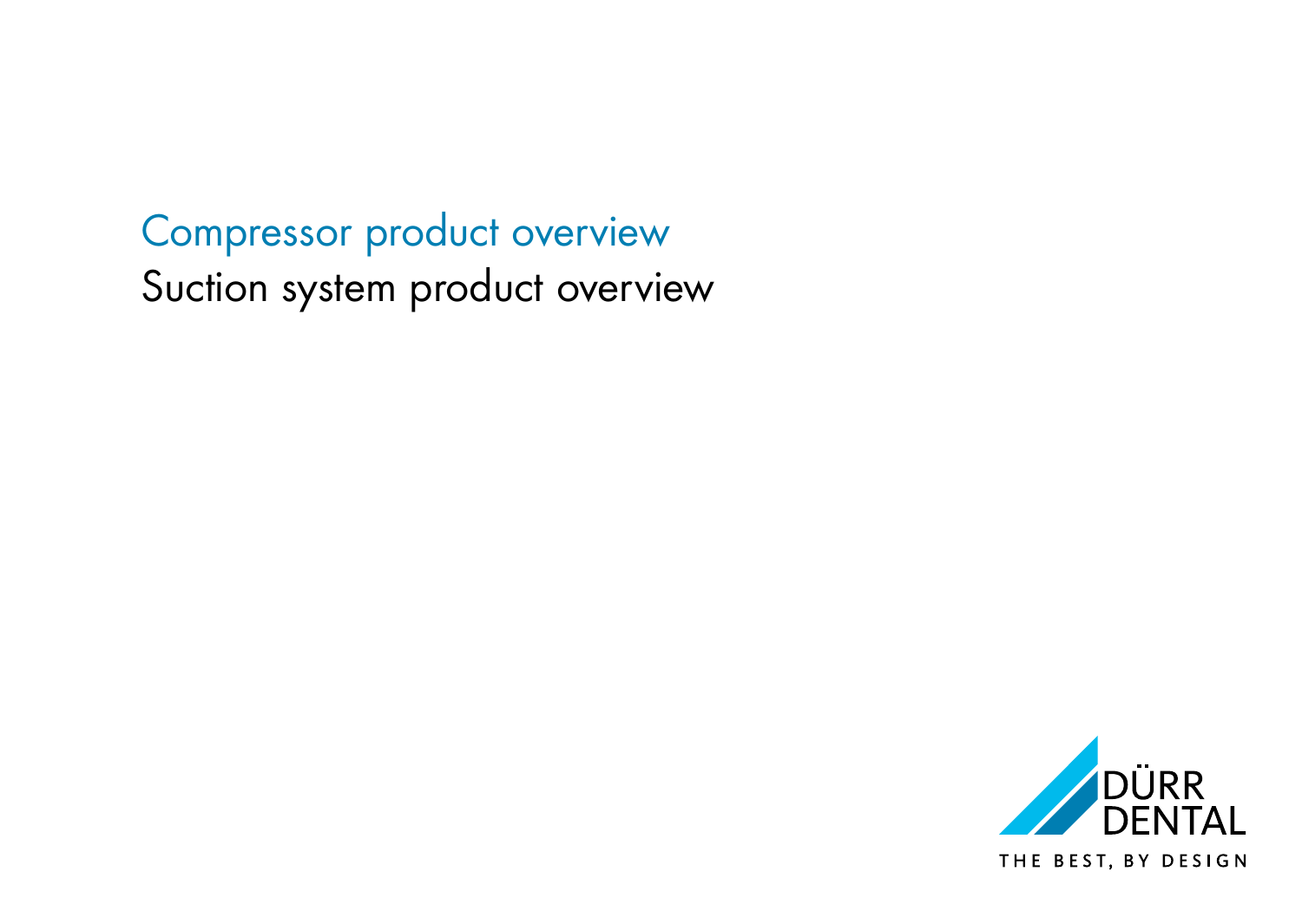| Network compatible   | $\mathbf{r}$                  |                               |                                     |                                      | 4                                     |                                   |
|----------------------|-------------------------------|-------------------------------|-------------------------------------|--------------------------------------|---------------------------------------|-----------------------------------|
|                      |                               |                               |                                     |                                      | Dry suction systems                   |                                   |
|                      | V 300 S                       | V 600                         | V 900 S                             | V 1200 S                             | V 2400                                | Tyscor V 1<br>Plus                |
| Number of users      |                               | $\overline{2}$                |                                     |                                      | 8                                     |                                   |
| Size                 | H 38 cm<br>B 31 cm<br>T 32 cm | H 48 cm<br>B 41 cm<br>T 39 cm | H 52 cm<br>B 41 cm<br>T 43 cm       | H 52 cm<br><b>B</b> 41 cm<br>T 43 cm | H 115 cm<br><b>B</b> 80 cm<br>T 48 cm | H 34 cm<br>B 35.5 cm<br>T 45.5 cm |
| Noise level          | 63 dB(A)                      | 65 dB(A)                      | 65 dB(A)                            | 65 dB(A)                             | 70 dB(A)                              | 55 dB(A)                          |
| Max. fluid flow rate |                               |                               |                                     |                                      |                                       |                                   |
| Weight               | 13 kg                         | $21$ kg                       | 27.75 kg                            | 26.5 kg                              | 68 kg                                 | 9 kg                              |
| 230 V (1~)           |                               |                               | 7119-01/002 7127-01/002 7131-01/002 |                                      |                                       | 7182100200                        |
| 230 V (3~)           |                               |                               |                                     | 7127-02/003 7131-02/003 7136-02/003  |                                       |                                   |
| 400 V (3~)           |                               |                               |                                     | 7127-02/002 7131-02/002 7136-02/002  | 7137-02                               |                                   |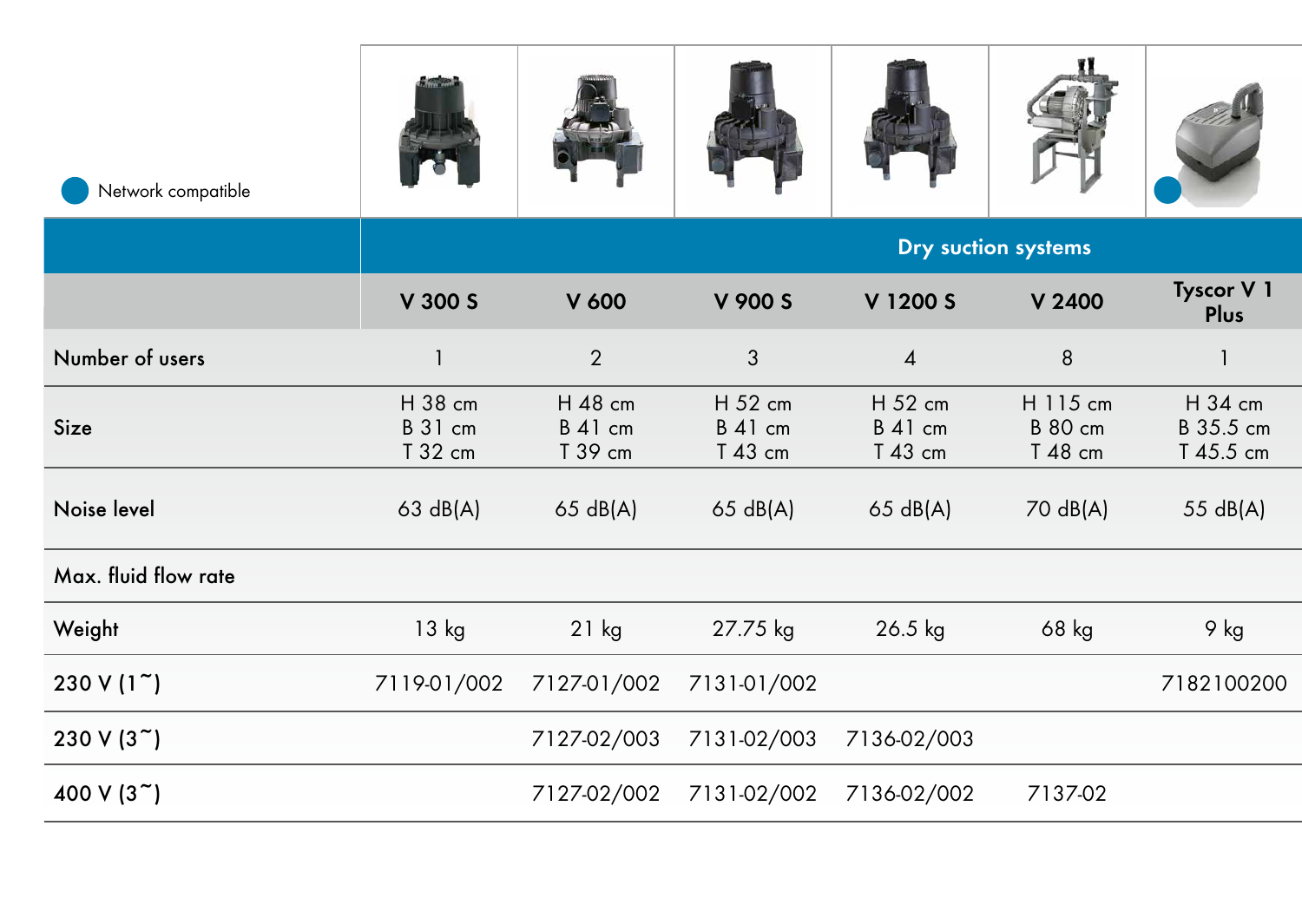| Tyscor V 2                        | Tyscor V 4                           | VS 300 S                      | <b>VS 600</b>                                  | VS 900 S                            | VS 1200 S                     | Tyscor VS 1<br>Plus               | Tyscor<br>VS 2                    |
|-----------------------------------|--------------------------------------|-------------------------------|------------------------------------------------|-------------------------------------|-------------------------------|-----------------------------------|-----------------------------------|
| 2                                 | $\overline{4}$                       |                               | 2                                              |                                     |                               |                                   | $\overline{2}$                    |
| H 34 cm<br>B 35.5 cm<br>T 45.5 cm | H 54 cm<br><b>B</b> 45 cm<br>T 62 cm | H 38 cm<br>B 31 cm<br>T 32 cm | H 48 cm<br>B 41 cm<br>T 39 cm                  | H 52 cm<br>B 41 cm<br>T 43 cm       | H 52 cm<br>B 41 cm<br>T 43 cm | H 32 cm<br>B 35.5 cm<br>T 45.5 cm | H 32 cm<br>B 35.5 cm<br>T 45.5 cm |
| 57 dB(A)                          | 62 dB(A)                             | 63 dB(A)                      | 65 dB(A)                                       | 65 dB(A)                            | 65 dB(A)                      | 53 dB(A)                          | 55 dB(A)                          |
|                                   |                                      | $4$ $1/min$                   | $10$ $1/m$ in                                  | 16 l/min                            | $24$ $1/min$                  | 8 l/min                           | 8 l/min                           |
| 9 kg                              | 19 kg                                | 13.25 kg                      | 22 kg                                          | 28.75 kg                            | 27.5 kg                       | 11 kg                             | 11 kg                             |
| 7177-01                           |                                      |                               | 7188100200 7122-01/002 7128-01/002 7134-01/002 |                                     |                               | 7182100100                        | 7186-01                           |
|                                   |                                      |                               |                                                | 7128-02/003 7134-02/003 7138-02/003 |                               |                                   |                                   |
|                                   |                                      |                               |                                                | 7128-02/002 7134-02/002 7138-02/002 |                               |                                   |                                   |